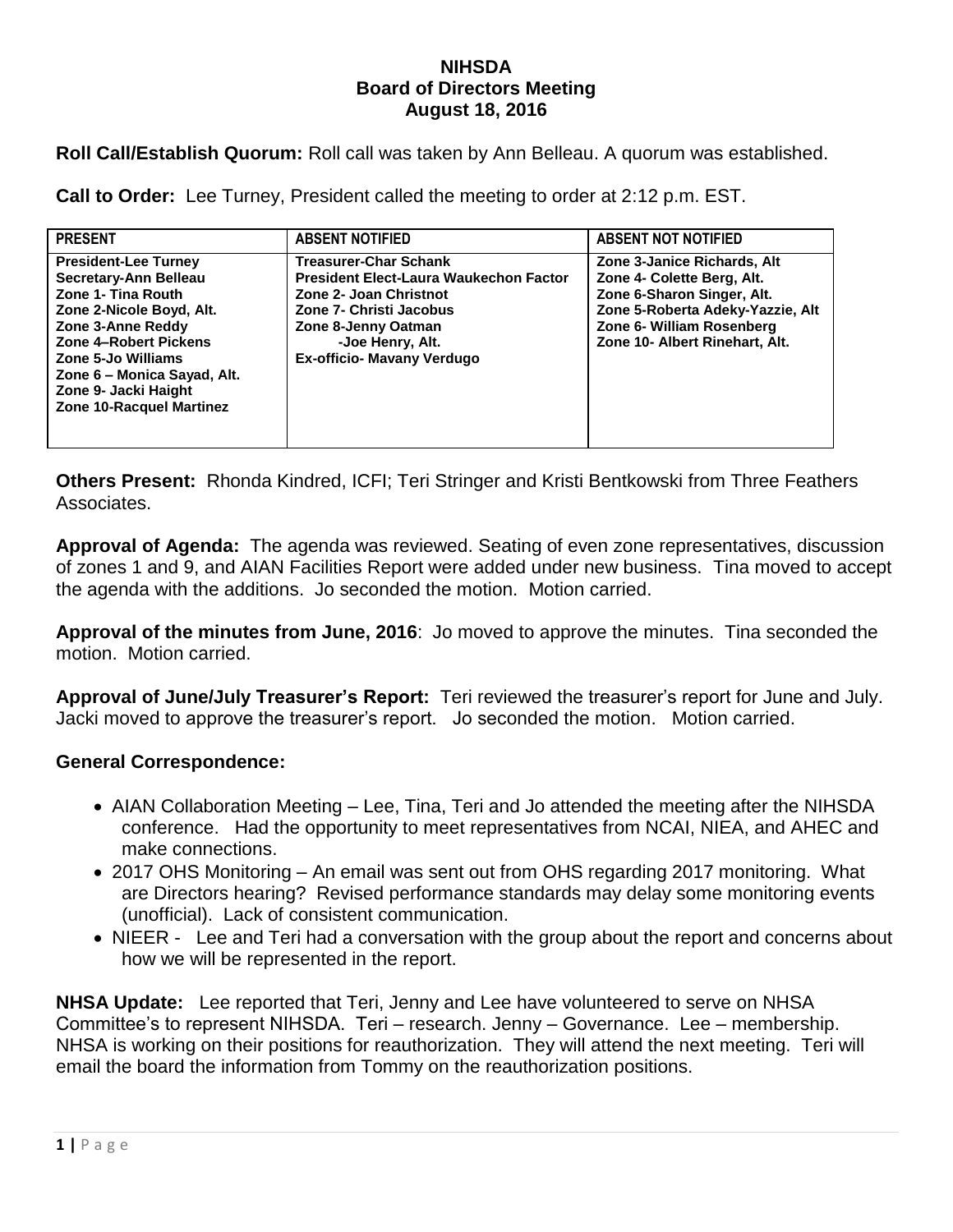**TRC Update:** Ann, Jackie, Mavany reported on TRC activities: TRC held the steering committee meeting during the research conference in July. Sessions were held at the research conference. Updated on FACES. TRC has submitted the proposal to retain the TRC funding.

**Health Managers:** Laura Hoard (OPRE) joined the call to update the board on the health managers study. Data was collected during 2012-13, descriptive study. Included all of Head Start. Report is ready for release. There will be a briefing document. There will be core data specific to each region. Brief's to come later. Region XI looks similar to the other regions with some differences.

**TTA Update:** Rhonda joined the call to update the board. OHS has attended training on the performance standards. They can't train on the performance standards until they are released. Working with national centers to bring additional training to the regions on ERSEA and under enrollment. Looking at new Directors training needs and Educations Coordinators. They have openings for Fiscal and GS Manager. OHS is looking at a 9-month training period on performance standards starting with OHS to programs.

**Committee Reports:** Teri presented committee reports.

- Executive during June and July the executive committee discussed the July and August board meeting agendas, Tester bill, NIEA presentations submitted, will begin planning the ECE forum, NIEA resolutions, board positions on NIEA, ESSA, Bills S2539 and HR4524, NHSA committees.
- Membership discussion of tiered membership, affiliate groups, zone representative structure.
- Governance review of chapter 6 no changes, MCS evaluation and changing the evaluation scale, July – review of chapter 7 of operational manual, edits were made and emailed to the board. Audit vs. compilation report.
- Finance Committee Chapter 7 of the operations manual changes

Jacki moved to approve all committee reports with recommendations. Racquel seconded the motion. No discussion. Motion carried.

**NIEA Conference Participation/Lodging:** Logistics were discussed for board members to attend the NIEA conference and NIHSDA board meeting in Reno, NV. The ECE forum was discussed.

**NIEA Resolution:** Topics for resolutions for the NIEA conference were discussed. The letter on the 10% CLASS DRS trigger, and upcoming performance standards were suggested. Teri will work with Greg Smith on other possible topics and drafting the resolutions. Need to determine the timeline.

**Conference Wrap Up:** Teri presented the final conference report and budget.

**2018 Conference Location:** The board discussed possible locations for 2018. OKC and Nashville were again suggested. The MCS will try to find properties that will offer government rate rooms.

**Fair Labor Final Rule:** Teri asked if any programs are having issues with this. No board members reported any issues.